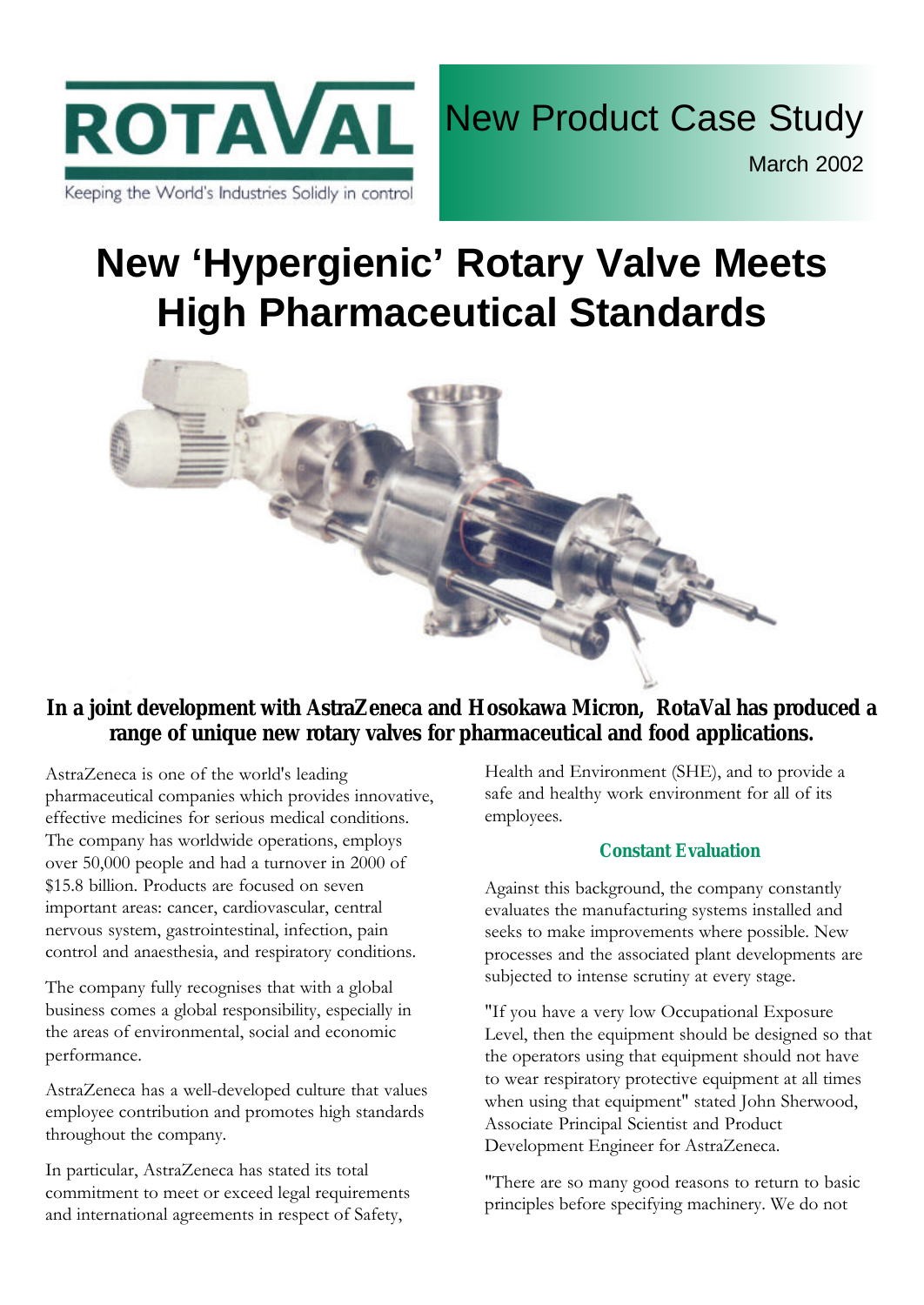

simply accept what is available off the shelf, but consider how to improve the overall process - and that includes looking at the way we ask our staff to operate and the conditions under which they work."

#### **Challenge of New Facilities**

This philosophy was brought into focus when AstraZeneca began to consider equipment for new production facilities at Bristol, Puerto Rico and Macclesfield. Essentially these facilities would be based upon fully-enclosed mills with rotary valves either side to control pneumatic feeding through the system. The products handled range from sticky, glassy particulates to fine powders. Bulk density is typically around  $150\text{kg/m}^3$ , and some products are susceptible to flood feeding. The fine powders test the containment capabilities of any system. Even the best valves previously available had to be fitted outside the high containment isolation (glove) boxes, meaning that workers had to wear full suits when cleaning.

The new facilities were conceived as totally enclosed, working to Occupational Exposure Levels between 0.01 gms/m<sup>3</sup> and 0.001 gm/m<sup>3</sup>. "We knew that if we could achieve complete enclosure of the rotary valves, there would be economic and environmental benefits, such as reduced waste of very expensive pure chemicals, lower disposal costs, better containment with a consequent improvement in working conditions, a reduction in downtime and enhanced productivity," commented Mr. Sherwood.

#### **Seeking Perfection**

"To meet this requirement two problems had to be covered. The first, that the rotary valve had to be redesigned so that it would fit inside an isolator (glove) box and could be disassembled and cleaned within this isolator (glove) box. Secondly, the existing design of valves used castings, which often have small inclusions. Although not important in most applications, the surface finish was unsuitable for enclosure in an isolator (glove) box. We needed to consider fabrication from stainless steel, and to totally redesign the valve to achieve complete freedom from pinhole porosity and inclusion defects. This would allow the valves to meet higher standards and gain full validation."

"With Hosokawa Micron, our mill supplier we decided to look for a development partner who was prepared to work with us to produce this new design of rotary valve to meet our requirements. After consideration of all current manufacturers, we chose RotaVal as the company most likely to be successful. In fact, it was probably the only British company capable of doing the job. RotaVal also had an established relationship with Hosokawa Micron, which would ease the design and development process. As a result, our three companies formed a small development team to work on the project. Did I mention the timescales? We began the process with



RotaVal in September 1999, and, for operational reasons, we were expected to have the valves installed by late 2000 and have fully working milling systems up and running by mid 2001. So in addition to the massive technical hurdles, especially when one considers that the valves had to be designed, tested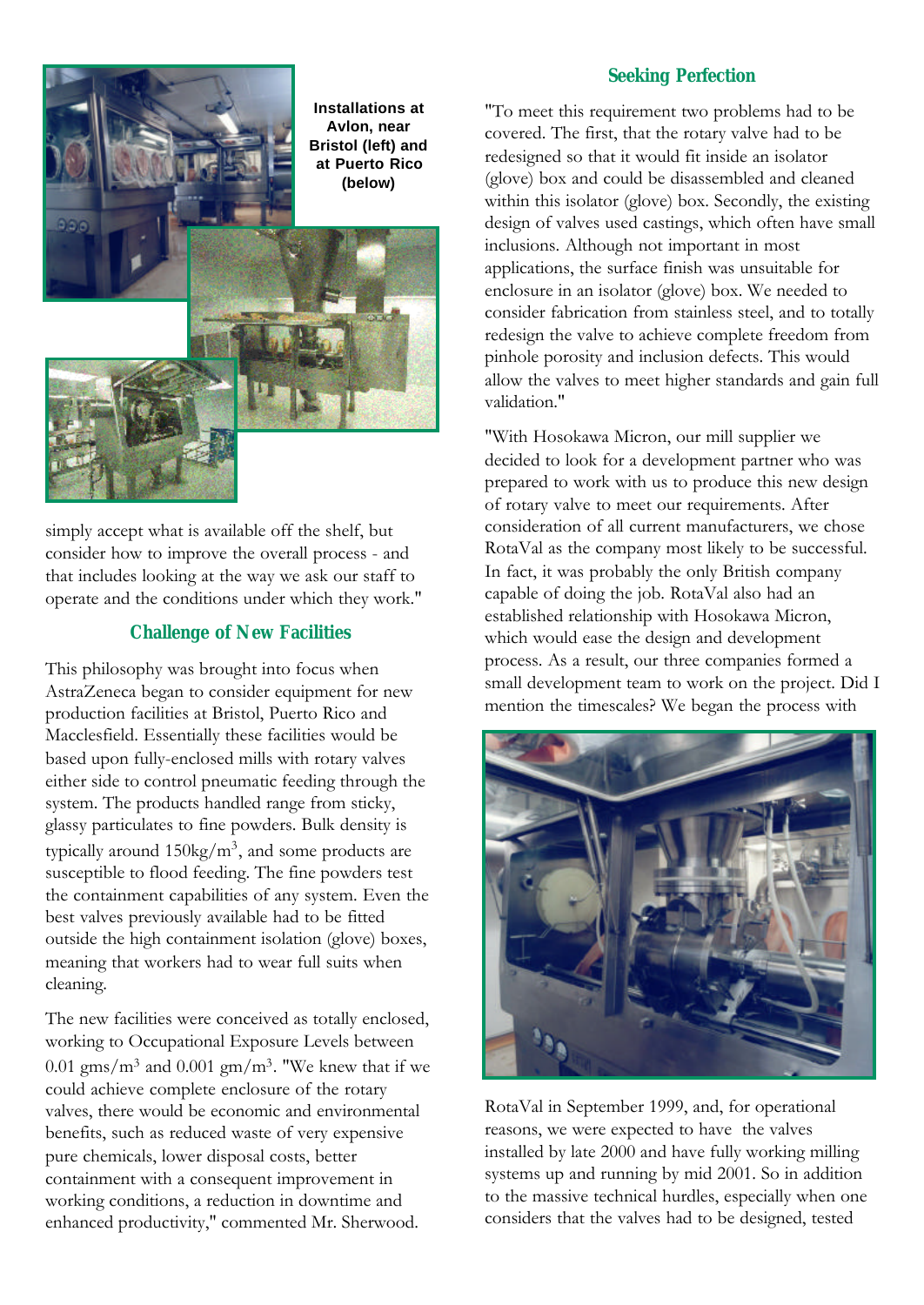and configured in their isolator (glove) boxes, the project team had to battle against the clock."

The Hosokawa Micron Group is the world's largest provider of powder and particle processing equipment and systems. The Group maintains facilities for research engineering, manufacturing, contract processing and service in all major industrial market areas. At their Runcorn facility, Sales Manager Andy McLeish takes up the story: "Hosokawa Micron needed to have

somebody with whom we knew we could work alongside on a very difficult project. RotaVal already had a reputation for high quality products and a "can-do" attitude to new developments, so we were happy with their approach. It was very much a team effort, with

**Pre-production 3D CAD modelling**



**and sensitive food applications**

many meetings and many options considered before we all agreed on the final design. Our three companies worked closely together, each with defined specialisms and areas of responsibility."

The specialist knowledge of Hosokawa Micron as a systems integrator proved to be an essential part of the project management of the complete process. As a result, the design and development of the integrated packages of mechanical equipment into isolator (glove) boxes was successfully achieved with all the major process items such as the Alpine Mill, Rotary Valves and Screw Feeder.

## **New Isolator Box Design**

Amongst Hosokawa Micron's responsibilities was the production of a new rotary valve containment system based upon the company's proven range of Stott Isolator (glove) boxes. An early decision was made to place the drive motor outside the isolator (glove) box, introducing the need for a new approach to the contradictory requirements for secure motion transfer through the isolator wall to the valve, and a system to allow easy removal of the drive shaft during CIP procedures.

"There were so many new features envisaged in this installation," continued Mr. McLeish, "that the team decided to build a full-size wooden mock-up of the whole isolator and valve assembly. This was made using early working drawings of the valve supplied by the RotaVal design team. By asking operators to simulate the normal running and clean down routines, we were able to fine-tune the designs to eliminate any problems before building actual equipment. This hands-on experience was complemented by a full computer simulation, resulting in the best balance between design, manufacturing techniques and ergonomics."

## **Leading Edge Technology**

At RotaVal's Chippenham base, Managing Director Ian Blackmore revealed the size of the challenge his company faced. "RotaVal has been a major supplier of rotary and diverter valves for more than thirty years," he said, "and we have produced in that time a

very large number of one-off designs to meet special application requirements. This project, however, meant a complete rethink of valve design techniques, the creation of a number of new manufacturing processes, and a very steep learning curve at the leading edge of current technology. And, of course, we were trying to manage all this in a very short timescale to agreed budget limits."

## **Highest Specification Rotary Valve**

A look at the final specifications of the new valve illustrates the degree of success the project team achieved. Now freely available to the food, chemical and pharmaceutical industries, Hypergienic Rotary Valves are offered as standard in sizes from 100 to 300 mm, fully tested and certified against 10 barg internal explosion and flame containment. (Hydrostatic testing is used to 13 barg) Valves are fabricated from 316L stainless steel with a 0.5Ra polished finish internal and external as standard with 0.2Ra electro polished as an option, using a